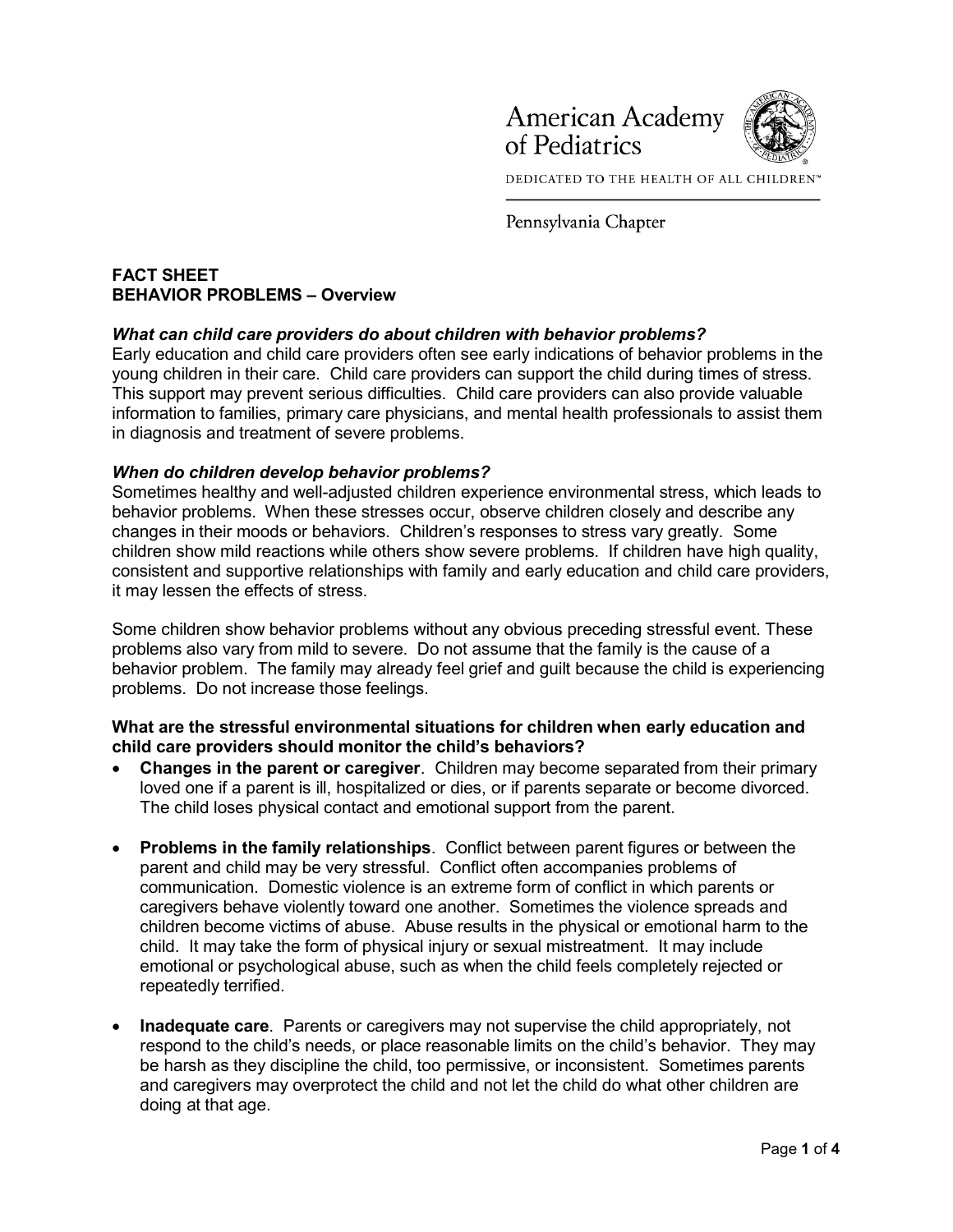- Problems with individual family members. Many problems that parents and caregivers face affect their children. For example, if a parent has an illness, the condition may affect the parent's ability to care for and nurture the child. Similarly, mental disorders or problems with alcohol or drug use can impair the skills of parents. Physical or mental health problems of siblings also affect the parents and other children. When parents experience religious or spiritual problems, convert to a new religion, or move to an area with a different culture, the children may also feel the stress. Some parents have difficulty with reading and the children also experience stress when the parent must read.
- Changes in the family. Some changes in the family are not bad but are still stressful for children. For example, the birth of a sibling, adoption, or the blending of families may increase the number of playmates for a child. However, it can also be stressful. When parents or caregivers have problems at work or lose their job, both the children and the adults may feel the stress at home. When a family moves to a new area, even a nicer home, children may miss their former home and experience stress.
- Community problems. Sometimes, the source of stress is one or more conditions in the community. Some families experience social discrimination or isolation. Housing or schools may not be adequate. There may be considerable violence on the streets or fear of violence. In an unsafe neighborhood, parents may not allow their children to go outside to play. Then they cannot interact with peers and discharge their energy. Children become particularly distressed if they witness violence. Living in poverty increases the risk of behavior and emotional problems, because of the associated stresses. About one in four children live in poverty.

#### What are common behavioral or emotional problems in young children?

Many children experience difficulties for hours or days at a time. The following behaviors and emotions become problems when they occur over long periods of time or are extreme.

- Emotions and moods. Children may cry often for no obvious reason. They may have quick changes of moods. They may become sad or withdrawn and refuse to play with other children or talk with adults. They may receive no pleasure from play.
- Activity level and attention. Some children are very active and disorganized. They may not be able to concentrate on games or stories.
- Negative behavior. Children may throw frequent temper tantrums. They also may get angry easily. They may fight with their friends. They may refuse to do things that adults request. They may strike out at caregivers who are trying to comfort them. These behaviors are particular problems in children over the age of 3 years.
- Problems in eating, elimination, and sleep. Some children refuse to eat; others eat too much. Some may lose control of their bladder during the day or at night after toilet training has occurred. Some children may want to sleep more than usual. Others may have difficulty relaxing for a nap or falling asleep at night. Sleep deprivation may add to their other behavioral difficulties.
- Problems with relationships. Children may show dramatic changes in how they relate to others. They may become extremely distressed when a parent or child care provider walks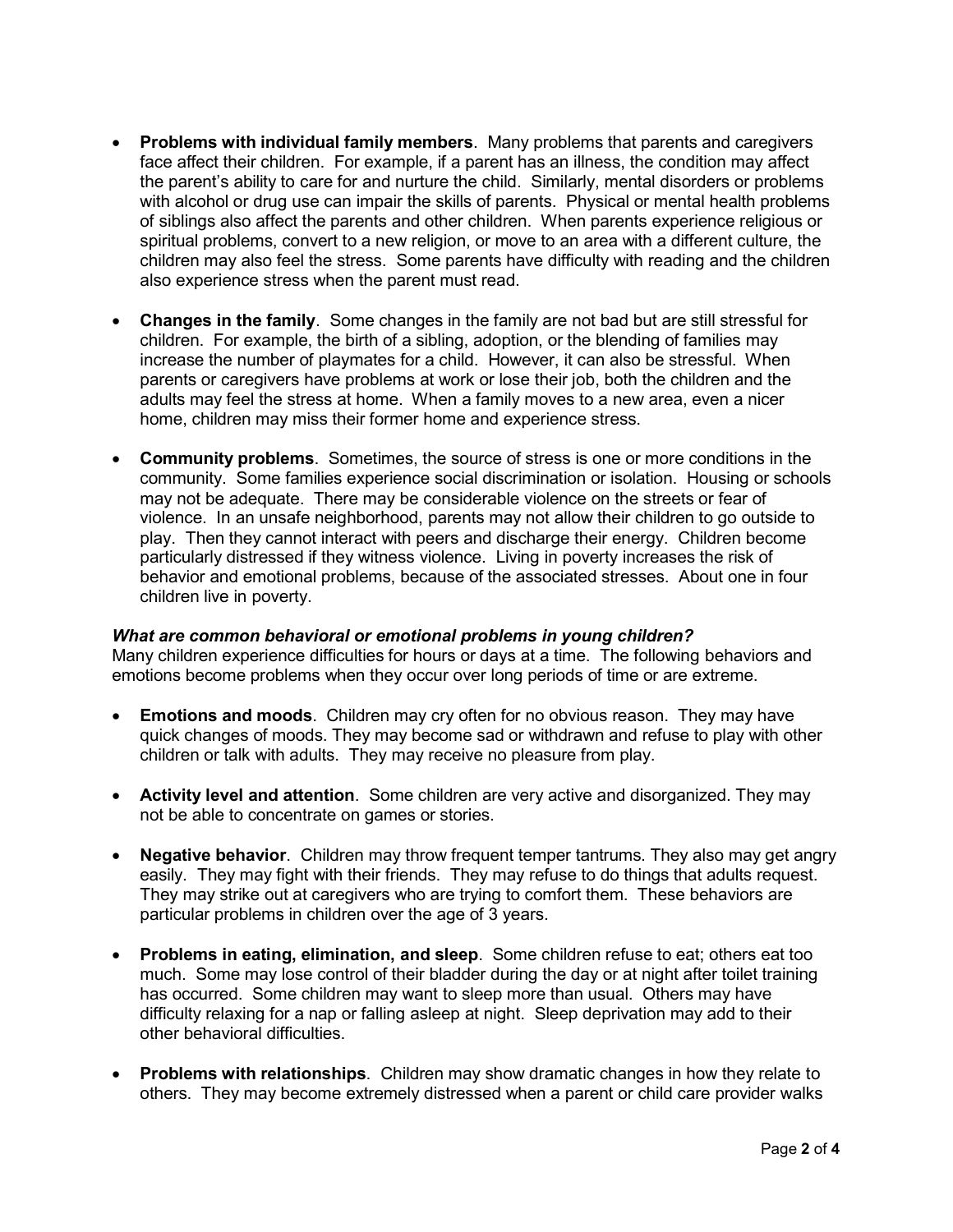away from them. This may make it very hard for parents to leave their children at the early education and child care setting. Children may become very clingy. They may become afraid of being alone.

- On the other hand, some children become indifferent. They may go to anyone, an adult they trust or a stranger. Some children avoid eye contact, stare, and refuse to let others help them. They may isolate themselves from their friends and caregivers.
- Developmental problems. Children may lose developmental skills they had previously mastered. For example, a child who was toilet trained may need to go back to diapers. A child who was speaking in sentences may revert to single words. A child who was able to feed herself independently may require adult help. A child who was able to play independently or with other children may not be able to play alone or to socialize.

### What can parents and child care providers do to help children showing behavior problems?

- Discuss the issues. Parents or child care providers can speak with each other about the child's behavior early in the process. Do not wait until the child's behavior or moods have seriously regressed. Begin with a description of the child's difficult behaviors. You might say to a parent, "I notice that your child is crying a lot at school. It is hard for me to comfort him." If you know some details about the stressful situation you might say, "Since her father has been in the hospital, Sarah has been eating poorly at school. What do you see at home?"
- Be supportive of the child. Remain calm. Use supportive language. You might say, "I know you feel sad, but please try to eat a little." Provide comfort when possible. Praise the child when she does something appropriate. Be gentle. It is easy to arouse children who are under stress.
- Maintain the structure of the program. Children may find going through the usual schedules and routines very helpful. Keep a predictable program. Do not insist that the child participate fully. Gently remind the child that he/she is welcome in the group.
- Encourage communication. Allow the child to talk about the problems. Sometimes the child will act out the stress in play. Communicate with the child through play some ways to handle the stress. For example, use a doll to demonstrate how the child might express, in words, "sad" or "angry" feelings. Provide positive reinforcement when the child's behavior is appropriate.
- Limit dangerous or hurtful behaviors. Provide clear messages that tantrums, aggression, and other problem behaviors are not acceptable. Give the child acceptable alternatives. For example, tell the child to express his anger but not to hurt his friends. Use the familiar discipline techniques such as time-out if a child misbehaves.
- Keep an accurate log of the problem behaviors. It is difficult to remember all the problem behaviors, including when they occurred, what happened before the problem, and what helped the child. Keep a diary of the behaviors. Consider using the **Behavioral Data Collection Sheet** for this diary, found at the ECELS website.